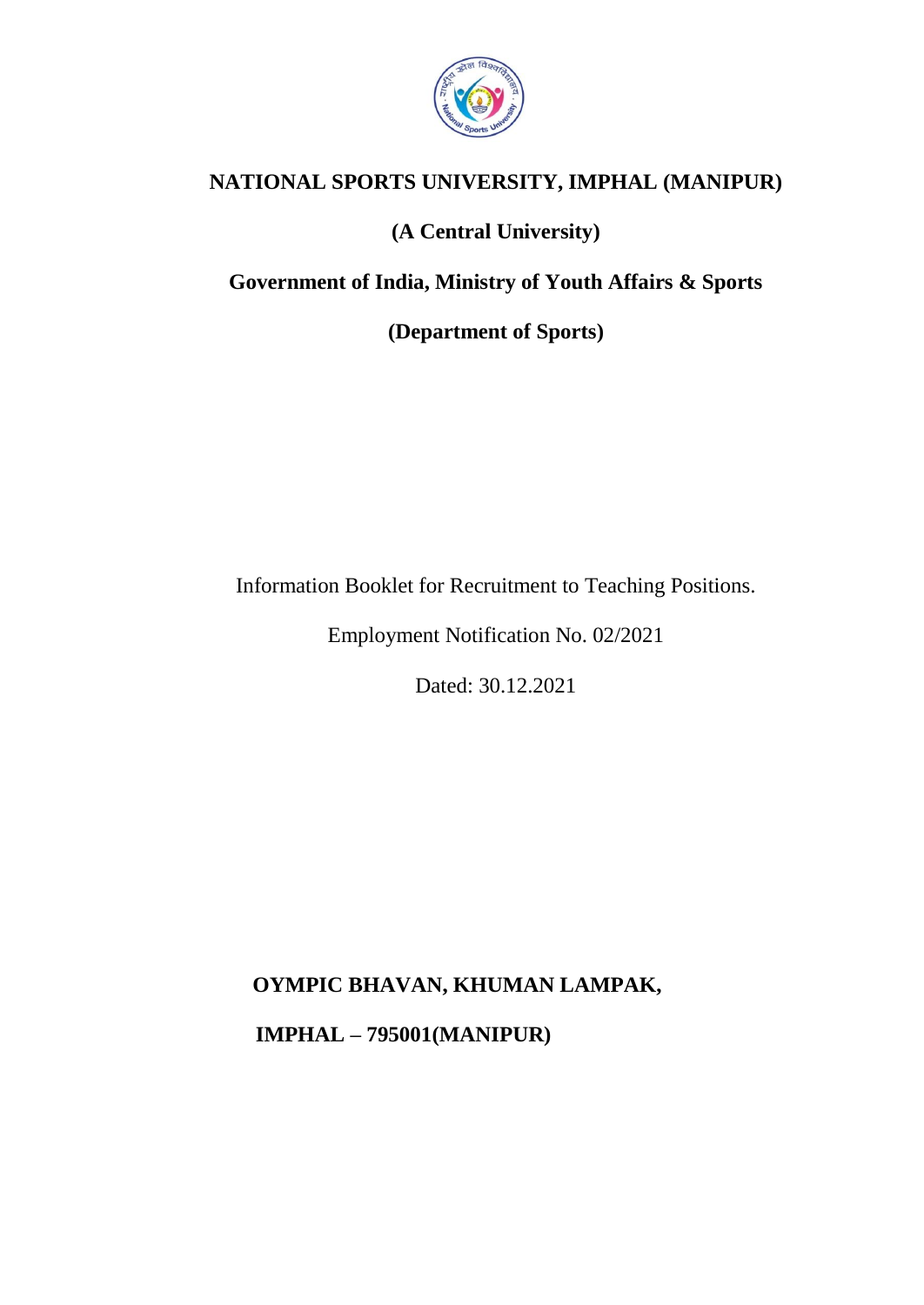## **I. POST VACANCIES**

| SI.            | <b>Department</b>                                                              | <b>Subject</b>                                                                                                           | Post                   | No. of | <b>Reservation/</b> |
|----------------|--------------------------------------------------------------------------------|--------------------------------------------------------------------------------------------------------------------------|------------------------|--------|---------------------|
| N <sub>0</sub> |                                                                                |                                                                                                                          |                        | Post   | roster              |
| 1.             | Physical<br>Education                                                          | Physical Education                                                                                                       | Professor              | 01     | 01<br>(Unreserved)  |
| $\overline{2}$ | <b>Sports Coaching</b>                                                         | <b>Sports Coaching</b><br>(Athletics, Badminton,<br>Swimming , Archery,<br>Boxing, Football,<br>weightlifting, Shooting) | Associate<br>Professor | 01     | 01<br>(Unreserved)  |
| 3              | Sports Medicine,<br><b>Disability Sports</b><br>and Adventure<br><b>Sports</b> | <b>Sports Medicine</b>                                                                                                   | Associate<br>Professor | 01     | 01<br>(Unreserved)  |

# **II. PAY STRUCTURE**

As per  $7<sup>th</sup>$  Central Pay Commission subject to revision of pay as per Government of India.

| Post                | Level of Pay in Pay Matric of 7 <sup>th</sup> CPC |
|---------------------|---------------------------------------------------|
| <b>Professor</b>    | Level 14                                          |
| Associate Professor | Level 13A                                         |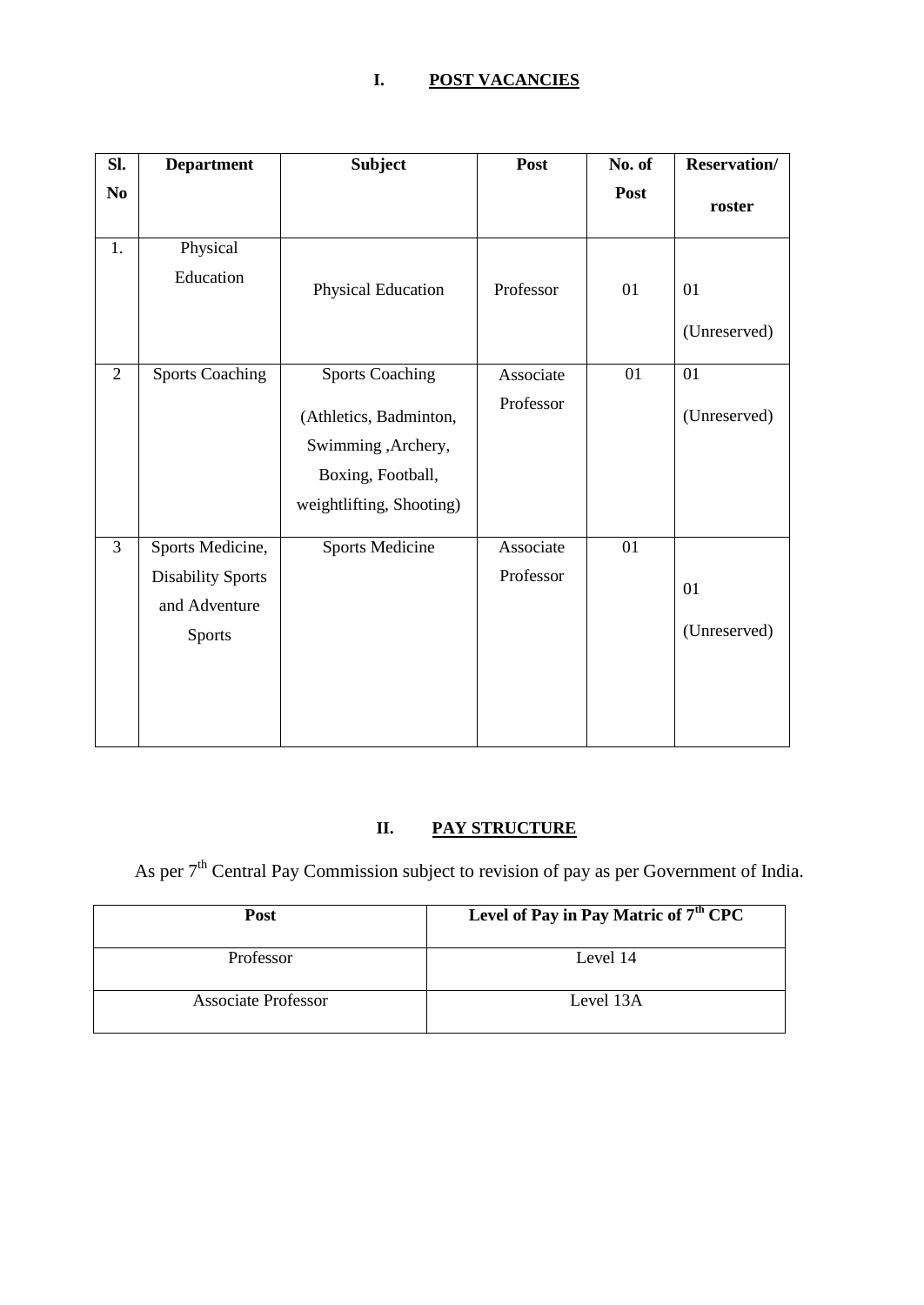# **III. DETAILS OF POSTS WITH QUALIFICATIONS, SPECIALIZATION, EXPERIENCE, ETC.**

## **1. DEPARTMENT OF PHYSICAL EDUCATION:**

| Sl. | <b>Name of Post</b> | <b>Minimum Qualification &amp; Experience</b>                                                                                                                                                                                                                                                                   |  |  |
|-----|---------------------|-----------------------------------------------------------------------------------------------------------------------------------------------------------------------------------------------------------------------------------------------------------------------------------------------------------------|--|--|
| No. |                     | (As per UGC Regulation 2018)                                                                                                                                                                                                                                                                                    |  |  |
| 1.  | Professor           | A. Essential qualifications:<br>Master Degree in Physical Education (M.P.Ed)/Master in Physical<br>1.<br>Education and Sports (M,P.E.S) with a minimum of 55% of Marks or<br>its equivalent grade in a point-scale, wherever the grading system is<br>followed.                                                 |  |  |
|     |                     | 2. Ph.D. in the concerned/allied relevant disciplines and published<br>work.                                                                                                                                                                                                                                    |  |  |
|     |                     | 3. A minimum of ten years of teaching experience in university/college<br>as Assistant Professor / Associate Professor /Professor, and / or<br>research experience at equivalent level at the University / National<br>with evidence of having successfully guided<br>Level Institutions<br>doctoral candidate. |  |  |
|     |                     | 4. A minimum of 10 research publications in the peer-reviewed or UGC<br>- listed journals and a total research score of 120 as per the criteria<br>given in Appendix II, Table 2 (UGC regulation 2018).<br><b>OR</b>                                                                                            |  |  |
|     |                     | An outstanding professional, having a Ph.D. degree in the relevant<br>В.<br>disciplines, from any academic institutions (not included in above) /<br>industry, who has made significant contribution to the knowledge,<br>supported by documentary evidence provided he/she has ten year's<br>experience.       |  |  |
|     |                     | Desirable:                                                                                                                                                                                                                                                                                                      |  |  |
|     |                     | Experience in educational administration, examination, design of                                                                                                                                                                                                                                                |  |  |
|     |                     | new curricula and course, training and orientation.                                                                                                                                                                                                                                                             |  |  |
|     |                     | Note: Any other stipulation prescribed by the UGC from time to time.                                                                                                                                                                                                                                            |  |  |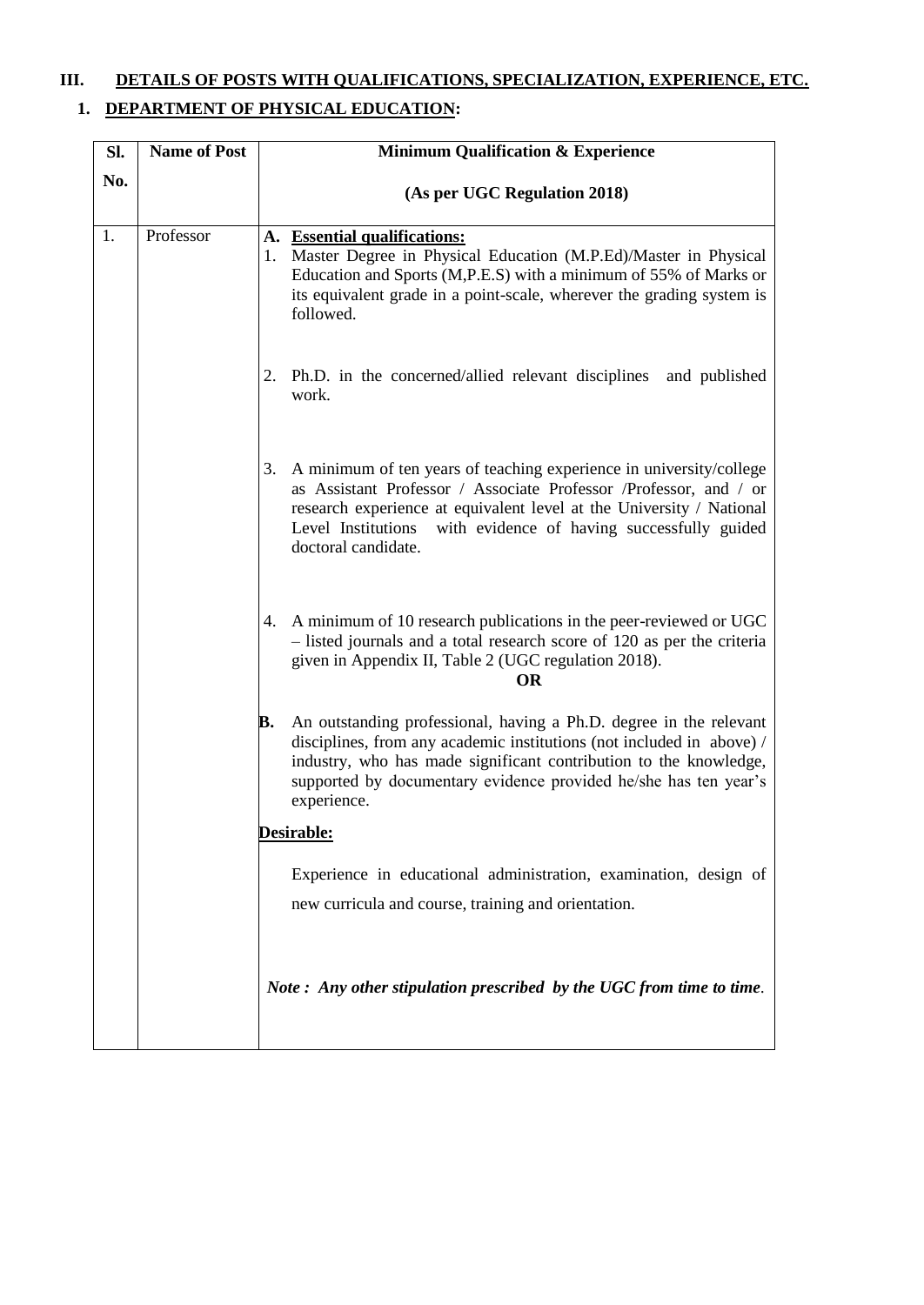### **2. DEPARTMENT OF SPORTS COACHING:**

| SI. | <b>Name of Post</b> | <b>Minimum Qualification &amp; Experience</b>                                                                                                                                                                                                                                                                                                                                                                                                             |  |
|-----|---------------------|-----------------------------------------------------------------------------------------------------------------------------------------------------------------------------------------------------------------------------------------------------------------------------------------------------------------------------------------------------------------------------------------------------------------------------------------------------------|--|
| No. |                     | (As per UGC Regulation 2018)                                                                                                                                                                                                                                                                                                                                                                                                                              |  |
| 1.  | Associate           | <b>Essential qualifications:</b>                                                                                                                                                                                                                                                                                                                                                                                                                          |  |
|     | Professor           | 1. Master's Degree in Sports Coaching or A Master's Degree in<br>Physical Education/M.P.E.S and Diploma or PG Diploma in Sports<br>Coaching from a recognised institution/University with at least 55%<br>marks (or an equivalent grade in a point-scale, wherever the grading<br>system is followed).                                                                                                                                                    |  |
|     |                     | 2. Ph.D in the concerned/allied relevant disciplines from a recognised<br>University/Institution.                                                                                                                                                                                                                                                                                                                                                         |  |
|     |                     | 3. A minimum of eight year's experience of teaching an academic /<br>research position equivalent to that of Assistant Professor in a<br>University/ College as Accredited Research institution / industry<br>with a minimum of seven publications in the peer $-$ reviewed as<br>$UGC$ – listed journals or a total research score of Seventy five $(75)$ as<br>per the criteria given in Appendix II, Table 2. (UGC regulations<br>2018).<br>Desirable: |  |
|     |                     | Specialization in any game/sports listed in the table I.<br>1.                                                                                                                                                                                                                                                                                                                                                                                            |  |
|     |                     | 2. Outstanding achievement in coaching with evidence and having<br>produced good performance teams/athletes for competitions at the level<br>of State/Inter University/National/International.                                                                                                                                                                                                                                                            |  |
|     |                     | Note: Any other stipulation prescribed by the UGC from time to time.                                                                                                                                                                                                                                                                                                                                                                                      |  |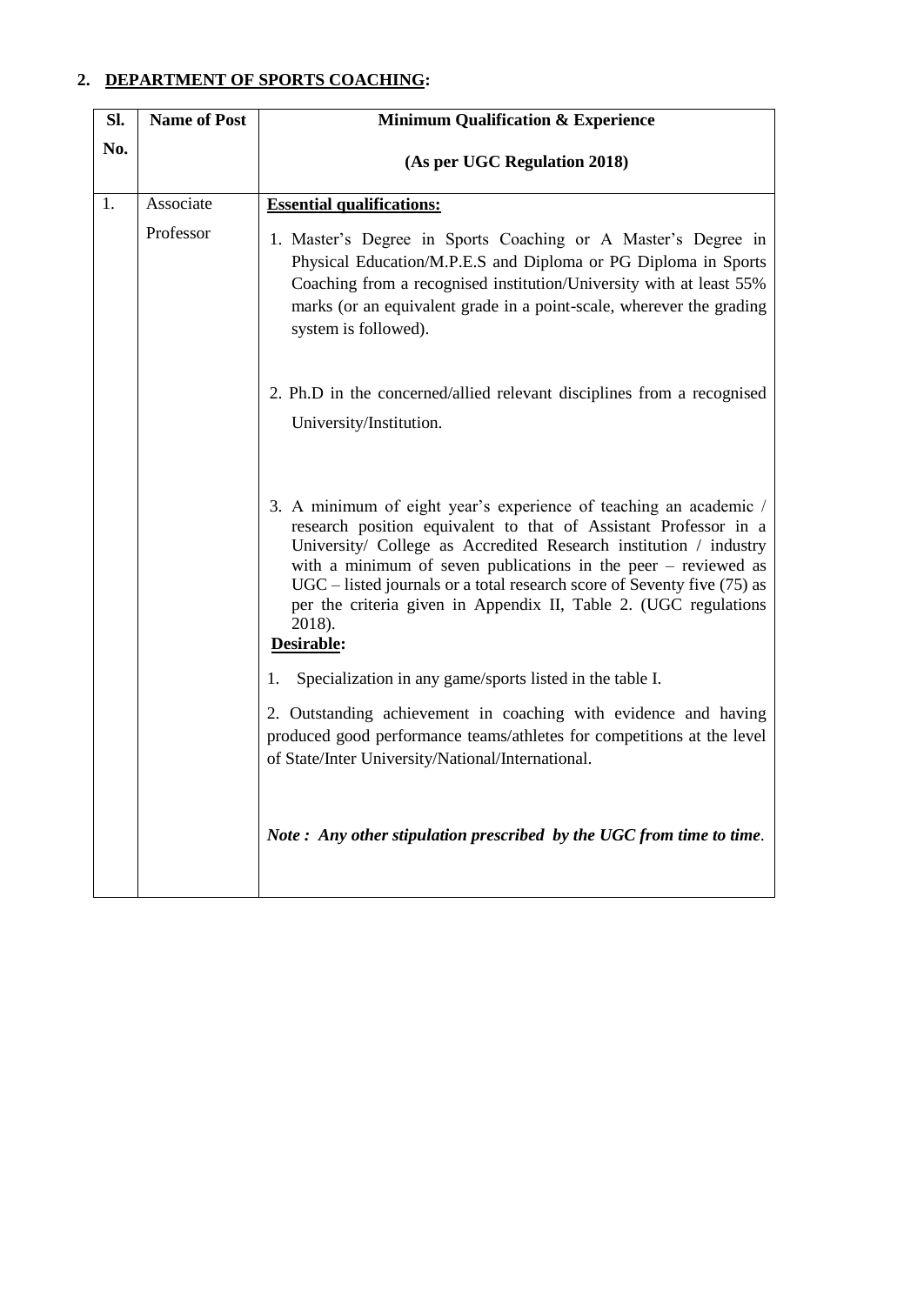### **3. DEPARTMENT OF SPORTS MEDICINE, DISABILITY SPORTS AND ADVENTURE SPORTS:**

| SI.                                                                                                                                                                                              | <b>Name of Post</b>   | <b>Minimum Qualification &amp; Experience</b>                                                                                                                                                                                                                                                                                                                                                                                                        |  |  |  |
|--------------------------------------------------------------------------------------------------------------------------------------------------------------------------------------------------|-----------------------|------------------------------------------------------------------------------------------------------------------------------------------------------------------------------------------------------------------------------------------------------------------------------------------------------------------------------------------------------------------------------------------------------------------------------------------------------|--|--|--|
| No.                                                                                                                                                                                              |                       | (As per MCI)                                                                                                                                                                                                                                                                                                                                                                                                                                         |  |  |  |
| 1.                                                                                                                                                                                               | Associate             | 1.<br><b>Academic qualifications:</b>                                                                                                                                                                                                                                                                                                                                                                                                                |  |  |  |
|                                                                                                                                                                                                  | Professor<br>(Sports) | M.D.(Sports Medicine)/MS (Orthopaedics)/M.D(Physical Medicine &                                                                                                                                                                                                                                                                                                                                                                                      |  |  |  |
|                                                                                                                                                                                                  |                       | Rehabilitation/ M.D.(Physiology) with 2 years experience in Sports                                                                                                                                                                                                                                                                                                                                                                                   |  |  |  |
| Medicine.<br>Medicine)<br>2. Teaching & Research Experience<br>Medicine<br>&<br>Rehabilitation<br>for<br>4<br>ii)<br>First Author.<br>2. Desirable:<br>Experience of working with sports person. |                       | i)As Assistant Professor in Sports Medicine/ Orthopaedics/ Physical<br>in<br>vears<br>a<br>permitted/approved/recognised medical college/institution.<br>Minimum of two research publications. Provided that these research<br>publications are published/accepted for publication in the Jounal by<br>the National Associations/Societies of the respective specialities as<br>Note: Any other stipulation prescribed by the MCI from time to time. |  |  |  |

### **IV. GENERAL TERMS AND CONDITIONS**

- 1. The minimum qualifications and experience for all teaching positions are as per UGC regulations/Medical Council of India modified from time to time. The format of Academic/Research score will be calculated as per UGC regulations 2018 .
- 2. Candidates should possess the minimum qualification at the time of submission of applications. It shall be the responsibility of the candidate to assess his/her own eligibility for the post for which he/she is applying in accordance with the prescribed qualifications, experience, etc.
- 3. Experience and qualification will be reckoned as on last date for submission of applications. No updating of qualification and experience will be entertained after the last date.
- 4. The time taken by the candidates to acquire M. Phil. and/or Ph.D degree shall not be considered as teaching/research experience to stake claim for appointment to the teaching positions.
- 5. Good academic record means at least  $2<sup>nd</sup>$  class with 50% marks in graduation level
- 6. Candidate shall enclose self-attested copies of certificates towards the evidence of age, educational qualifications, caste, physical disability, experience, etc. with the applications.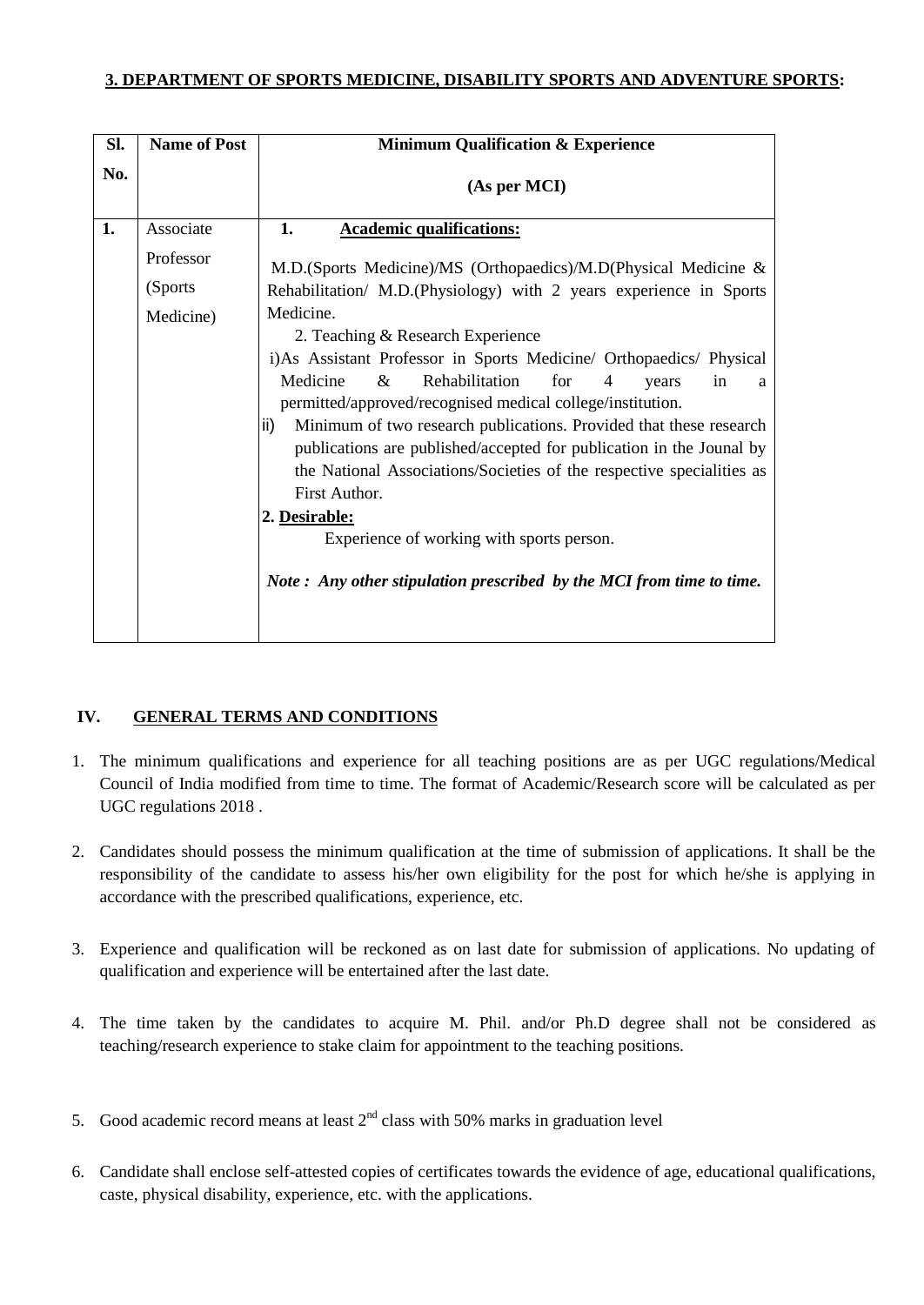- 7. Candidates who desire to apply for more than one post will be required to submit separate applications on the prescribed format along with all the specified supporting documents and additional application processing fee along with each application.
- 8. Age of superannuation for all the positions shall be as per UGC/Govt. of India norms.
- 9. Equivalent certificates for degrees awarded from recognized foreign Universities as per AIU may be submitted in relevant cases, by the candidate along with application.
- 10. A relaxation of 5% shall be provided to the Ph.D Degree holders who have obtained their Master's Degree prior to 19 September, 1991.
- 11. Suppression of factual information, supply of fake documents, providing false or misleading information or canvassing in any manner on the part of the candidates shall lead to his/her disqualification. In case, it is detected at any point of time in future, even after appointment, that the candidate was not eligible, his appointment shall be liable to be terminated forthwith as per this clause. In case of any ambiguity in the recruitment rules in general and eligibility in particular for any post, the decision of the Competent Authority.
- 12. Candidate who is already in service shall submit his application through proper channel / However, he may send an advance copy of his application and in case his application and in case his application is not forwarded due to whatever reasons till the time of written test or interview as the case may be, he/she, should produce a "No Objection Certificate" along with Vigilance Clearance Certificate from the employer failing which he shall not be allowed to appear in the test / interview as the case may be.
- 13. The person appointed against any post shall be governed by the Act/ Statutes / Ordinances / Rules of the University in the absence of which the CCS (Conduct) Rules, 1964,CCS (CCA) Rule, 1965 or any other rules of the Government of India, as amended from time to time shall apply.
- 14. The candidates selected shall be appointed under a written contract as per University norms.
- 15. Applicants not found suitable for higher positions may be considered for lower positions in the same area of specialization/subject.
- 16. The appointment of candidates on regular basis shall be governed by New Pension Scheme (NPS)
- 17. Call letters and other correspondence for attending the interview, etc., will be sent only to the eligible candidates by Email only and will be displayed on University website.
- 18. Only matriculation / SSC passing certificate issued by the concerned education board will be considered as proof of date of birth. No other document will be accepted for verification of date of birth.
- 19. The University also reserves the right to increase or decrease the numbers of post(s) for appointment without assigning any reason.
- 20. The list of short-listed candidates for Interview and details of Written Examination/Interview/ will be published on the University's Website (www,nsu.ac.in). Candidates are advised to regularly visit the University website for getting the information.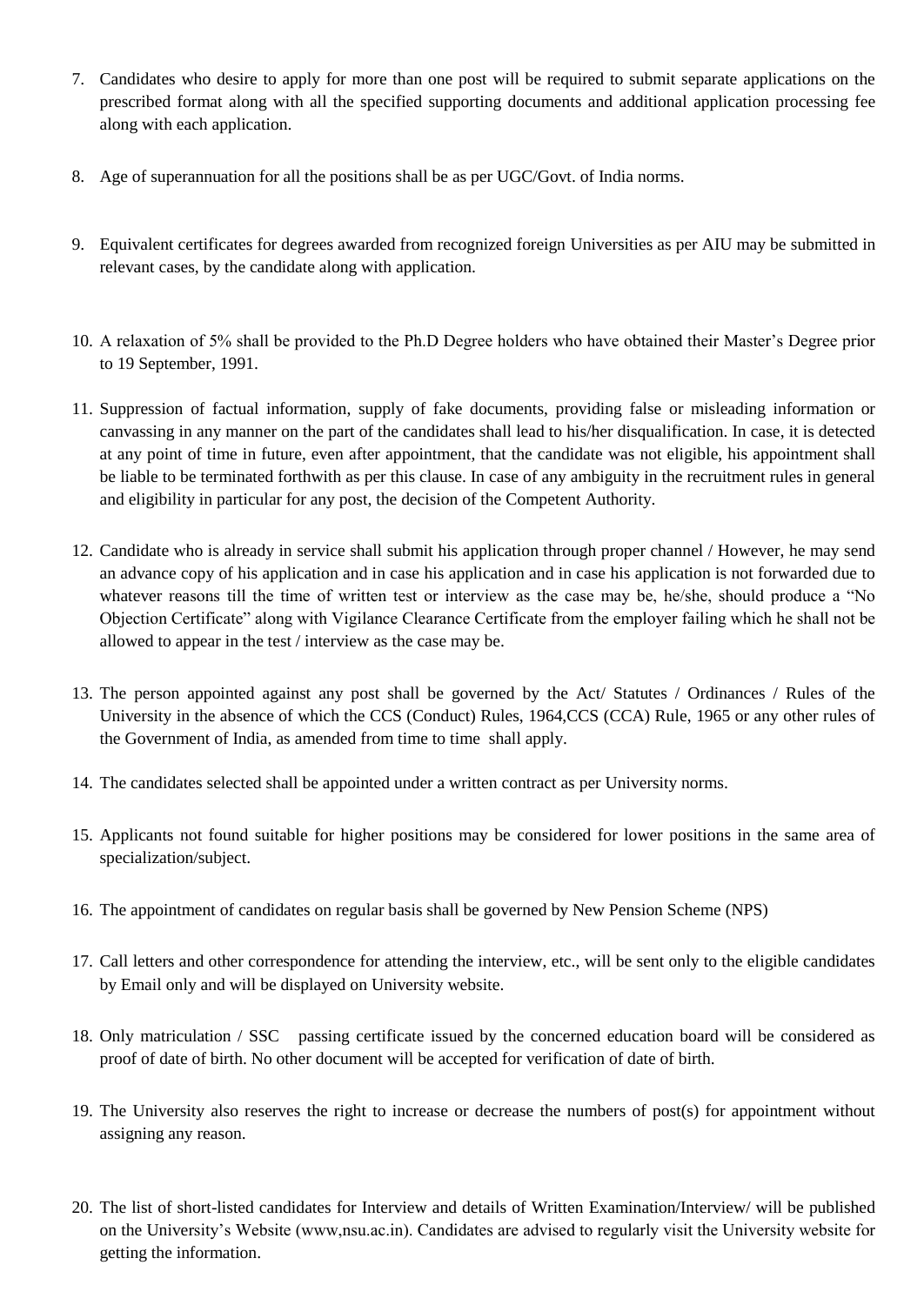- 21. Candidates must write their Email ID for mailing written examination/ interview / appointment letter as attachment. The e-mail date will be considered as the official date of dispatch and receipt of communication. Candidates not having an e-mail-ID must create an ID and check it regularly for further communication.
- 22. The candidates selected for appointment are expected to join within the date specified by the Competent Authority.
- 23. Before applying for a post, candidates are advised to satisfy themselves about their eligibility as per UGC norms. No enquiry in this regard will be entertained.
- 24. The service conditions including pay band and age of superannuation shall be as per guidelines issued by Government of India/UGC from time to time.
- 25. Candidates who desire to apply for more than one post will be required to submit separate applications on the prescribed format along with all the specified supporting documents and application fee along with each application.
- 26. Teachers appointed may be assigned other academic or administrative responsibilities by the Competent Authority of the University in addition to their regular teaching and research work.
- 27. Every person appointed to a post(regular) in the University, shall be on probation in such post for a period of one year in the first instance, provided that the appointing authority may, in any individual case, extend the period of probation to such extent as it may deem necessary, the reasons thereof to be recorded in writing. Where a person has not completed his period of probation satisfactorily, the appointing authority of the University may terminate his services without notice and assigning any reason thereof.
- 28. Candidates shall have to produce original documents at the time of Interview along with authentic passport photograph. No TA/DA will be paid for attending the interview.
- 29. University will not be responsible for any loss or delay in postal of the application. Incomplete application without relevant supporting enclosures (Self-attested copies of degree/certificates / marks sheets / experience certificate, etc.) will be rejected. In case the information / documents are found to be false / incorrect by way of omission or commission, the responsibility and liability shall lie solely with the candidate. Application received after the last date will not be entertained.
- 30. The selected Candidate shall be liable to serve anywhere within the jurisdiction of the University.
- 31. Appointment to the post is subject to police verification of his or her character and antecedents. In case of undue delay, provisional appointment letter will be issued. Confirmation is subjected to receive of character and antecedents report from police.
- 32. In case of any dispute /ambiguity that may occur in the process of selection, the decision of the University shall be final.
- 33. In case of any inadvertent mistake in the process of selection, which may be detected at any stage even after the issue of appointment order, the University reserves the right to modify/ withdraw / cancel any communication made to candidates.
- 34. The University reserves the right to withdraw any advertised post(s) at any time without assigning any reason thereof.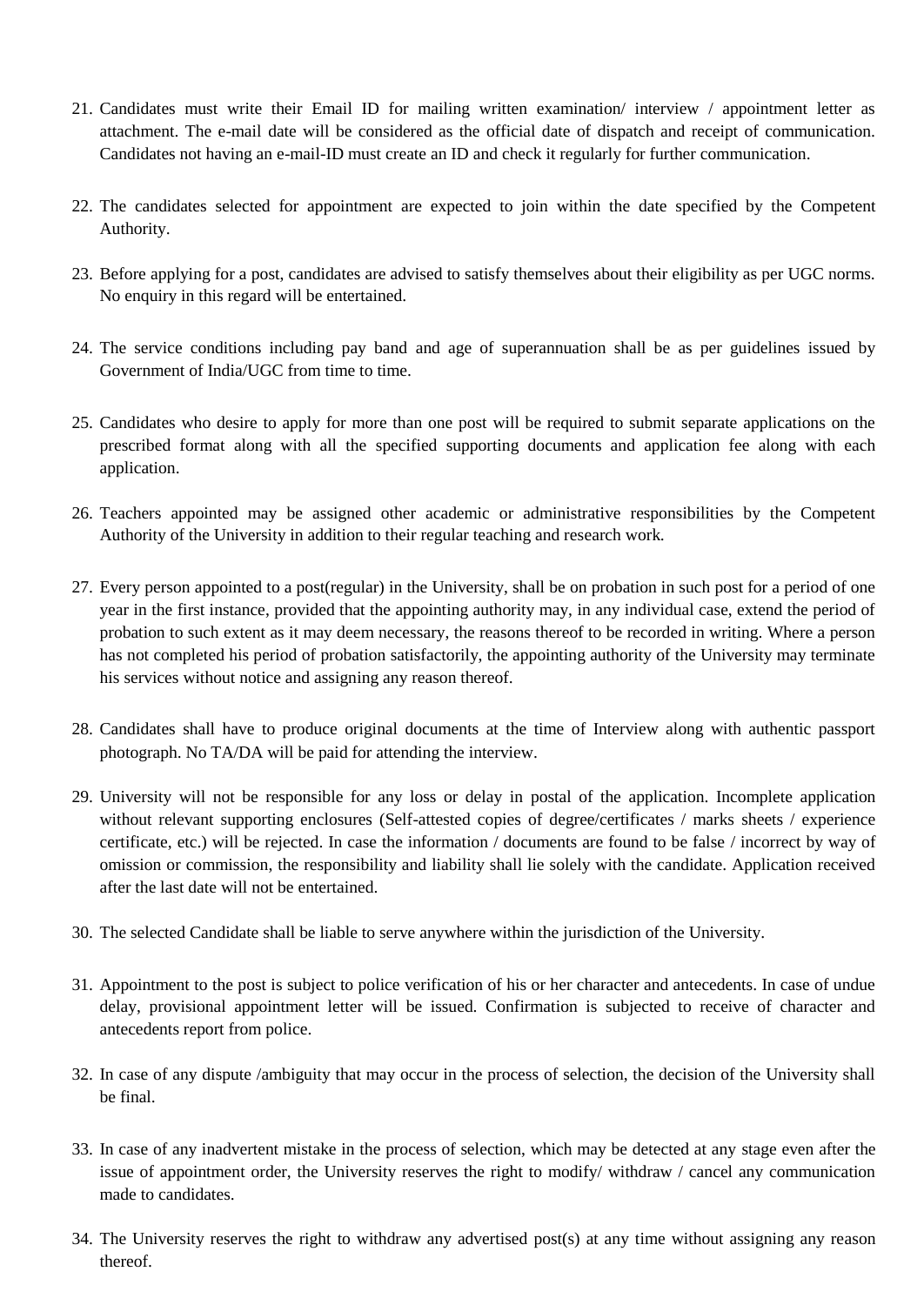- 35. No person shall be recruited unless he/she is in good mental and bodily health and free from any physical defect that is likely to interfere with the efficient performance of his official duties. Before a candidate recruited directly is finally approved for appointment to the establishment he shall be required to produce a medical certificate of physical fitness from an authority specified by the University.
- 36. In case of any dispute / suites or legal proceedings against the University, the Jurisdiction shall be restricted to the Courts in Imphal, (Manipur), which is the Head quarter of the University.
- 37. Corrigendum or Addendum or Cancellation to this advertisement, if any, shall be published only on the University Website (www.nsu.in) and will not be published in the newspapers. Therefore, the candidates are advised to check the University Website regularly.
- 38. Errors and omissions in notification and selection process are subject to corrections.

Date:

sd/- Imphal Registrar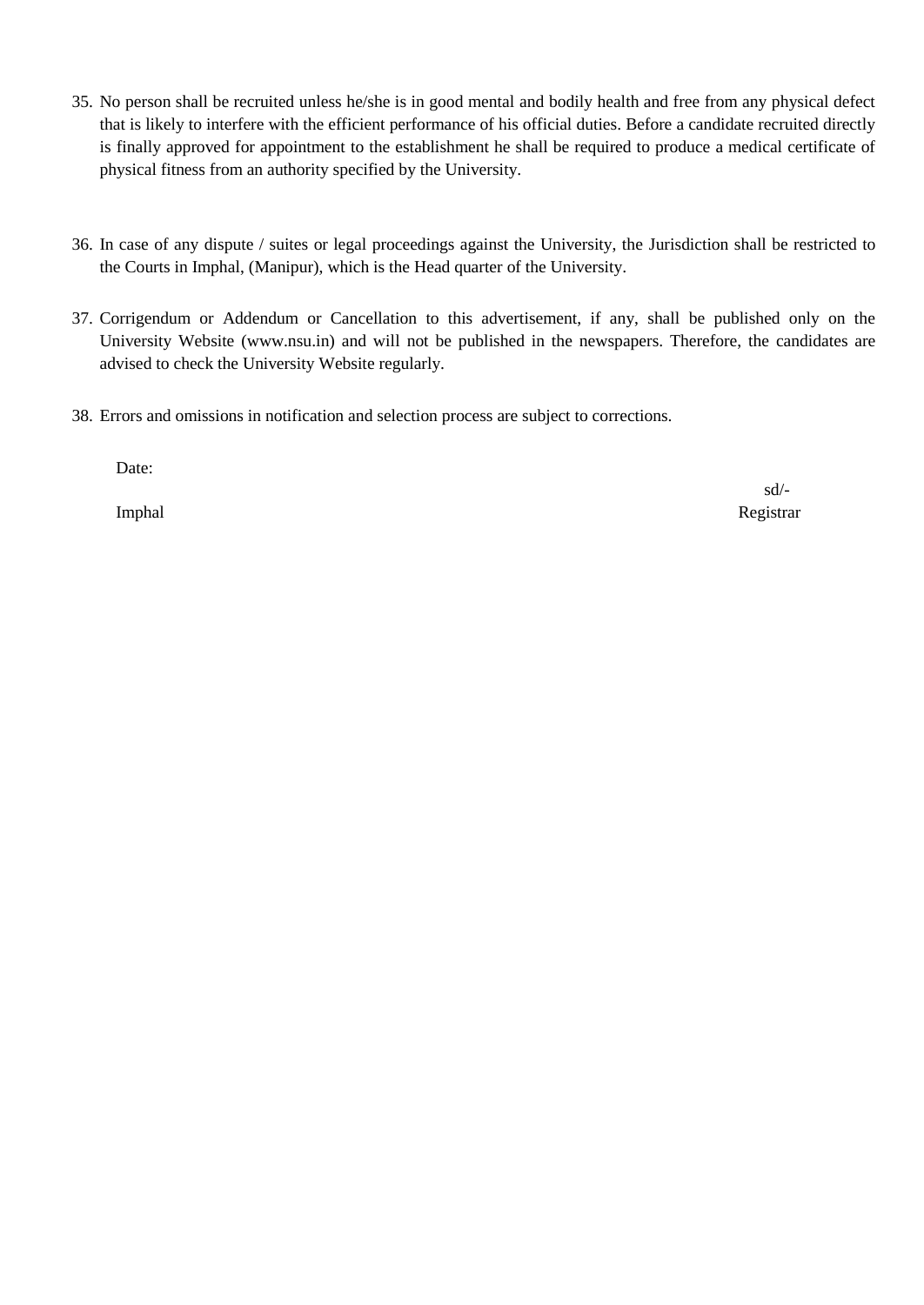### **Appendix II Table 2 of UGC Regulations 2018**

#### **Methodology for University and College Teachers for calculating Academic/Research Score**

(Assessment must be based on evidence produced by the teacher such as: copy of publications, project sanction letter, utilization and completion certificates issued by the University and acknowledgements for patent filing and approval letters, students' Ph.D. award letter, etc,.)

| S.<br>No. | <b>Academic/Research Activity</b>                                                                                  | <b>Faculty of Sciences/</b><br><b>Engineering</b><br>Agriculture/<br>Medical/ | <b>Faculty of Language/</b><br><b>Humanities/Arts/Social</b><br>Sciences/Library/<br><b>Education/Physical</b> |
|-----------|--------------------------------------------------------------------------------------------------------------------|-------------------------------------------------------------------------------|----------------------------------------------------------------------------------------------------------------|
|           |                                                                                                                    | <b>Veterinary Sciences</b>                                                    | <b>Education/Commerce/</b><br>Management & other related                                                       |
| 1.        | <b>Research Papers in Peer-Reviewed or UGC listed Journals</b>                                                     | 08 per paper                                                                  | 10 per paper                                                                                                   |
| 2.        | <b>Publications (other than Research papers)</b>                                                                   |                                                                               |                                                                                                                |
|           | (a) Books authored which are published by;                                                                         |                                                                               |                                                                                                                |
|           | International publishers                                                                                           | 12                                                                            | 12                                                                                                             |
|           | <b>National Publishers</b>                                                                                         | 10                                                                            | 10                                                                                                             |
|           | Chapter in Edited Book                                                                                             | 05                                                                            | 05                                                                                                             |
|           | Editor of Book by International Publisher                                                                          | 10                                                                            | 10                                                                                                             |
|           | Editor of Book by National Publisher                                                                               | 08                                                                            | 08                                                                                                             |
|           | (b) Translation works in Indian and Foreign Languages<br>by qualified faculties                                    |                                                                               |                                                                                                                |
|           | Chapter or Research paper                                                                                          | 03                                                                            | 03                                                                                                             |
|           | <b>Book</b>                                                                                                        | 08                                                                            | 08                                                                                                             |
| 3.        | <b>Creation of ICT mediated Teaching Learning pedagogy</b><br>and                                                  |                                                                               |                                                                                                                |
|           | content and development of new and innovative courses and                                                          |                                                                               |                                                                                                                |
|           | (a) Development of Innovative pedagogy                                                                             | 05                                                                            |                                                                                                                |
|           | (b) Design of new curricula and courses                                                                            | 02 per                                                                        | 02 per curricula/course                                                                                        |
|           |                                                                                                                    | curricula/course                                                              |                                                                                                                |
|           | (c) MOOCs                                                                                                          |                                                                               |                                                                                                                |
|           | Development of compete MOOCs in 4 quadrants (4 credit                                                              | 20                                                                            | 20                                                                                                             |
|           | course) (In case of MOOCs of lesser credits 05 marks/credit)<br>MOOCs (developed in 4 quadrant) per module/lecture | 05                                                                            | 05                                                                                                             |
|           | Content writer/subject matter expert for each module of                                                            | 02                                                                            | 02                                                                                                             |
|           | MOOCs (at least one quadrant)                                                                                      |                                                                               |                                                                                                                |
|           | Course coordinator for MOOCs (4 credit course) (In case of<br>MOOCs of lesser credits 02 marks/credit)             | 08                                                                            | 08                                                                                                             |
|           | (d) E-Content                                                                                                      |                                                                               |                                                                                                                |
|           | Development of e-Content in 4 quadrants for a complete                                                             | 12                                                                            | 12                                                                                                             |
|           | course/e-book                                                                                                      |                                                                               |                                                                                                                |
|           | e-Content (developed in 4 quadrants) per module                                                                    | $05\,$                                                                        | $05\,$                                                                                                         |
|           | Contribution to development of e-content module in complete                                                        | 02                                                                            | 02                                                                                                             |
|           | course/paper/e-book (at least one quadrant)                                                                        |                                                                               |                                                                                                                |
|           | Editor of e-Content for complete course/paper/e-book                                                               | 10                                                                            | 10                                                                                                             |
| 4.        | (a) Research guidance                                                                                              |                                                                               |                                                                                                                |
|           | Ph.D.                                                                                                              | 10 per degree<br>awarded<br>05 per thesis<br>submitted                        | 10 per degree awarded<br>05 per thesis submitted                                                               |
|           | M.Phil./P.G dissertation                                                                                           | 02 per degree<br>awarded                                                      | 02 per degree awarded                                                                                          |
|           | (b) Research Projects Completed                                                                                    |                                                                               |                                                                                                                |
|           | More than 10 lakhs                                                                                                 | 10                                                                            | 10                                                                                                             |
|           | Less than 10 lakhs                                                                                                 | 0 <sub>5</sub>                                                                | 0 <sub>5</sub>                                                                                                 |
|           | (c) Research Projects Ongoing:                                                                                     |                                                                               |                                                                                                                |
|           | More than 10 lakhs                                                                                                 | 05                                                                            | 05                                                                                                             |